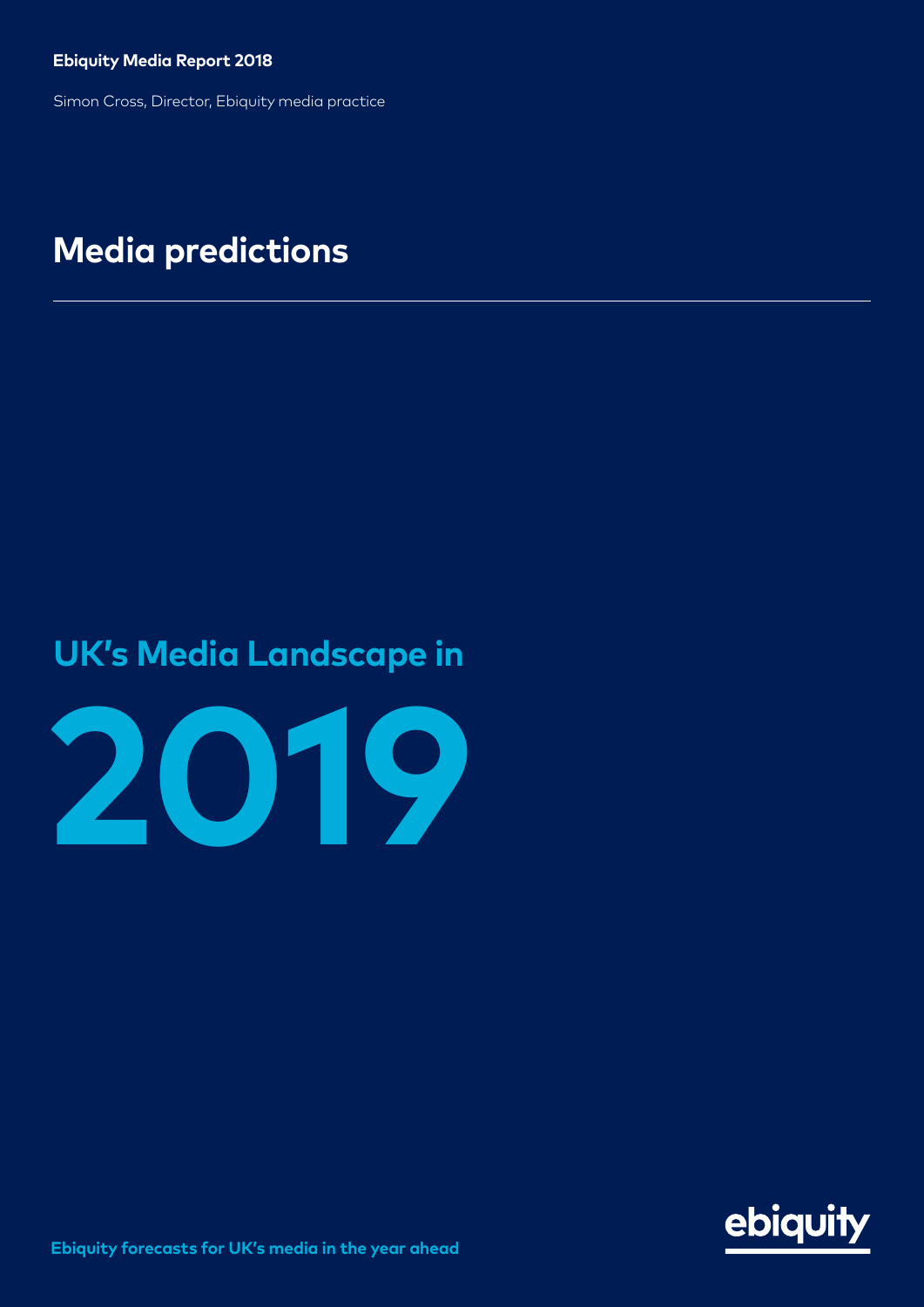#### **Executive summary**

 $\overline{a}$ 

 $\overline{a}$ 

 $\overline{a}$ 

 $\overline{a}$ 

 $\overline{a}$ 

 $\overline{a}$ 

 $\overline{a}$ 

This new report from Ebiquity gives our predictions for media and media pricing in the UK in 2019. It covers: Digital Media, TV, National Press, Out-of-Home, and Radio.

The biggest single factor on the demand side in 2019 will be Brexit, and the terms and timescale of the UK's departure from the European Union.

In **Digital**, we predict three major trends:

- Changing auction dynamics and continued consolidation in adtech
- More evidence of and action on ad fraud
- Further fall-out from GDPR

Additionally, Amazon will continue to challenge Google and Facebook – as well as in-store retail spend – as its advertising might propels it to number three in the digital advertising market.

In **TV**, we believe that the elusive 16-34-year-old and housewives with kids' demographics will become increasingly difficult to reach, driving up cost-perthousand prices. It will also start to cost more to reach older, more affluent consumers.

In **National Press**, ad revenue will fall in 2019 as will the cost of ad space. The circulations of paid-for papers will continue to fall, though not for freesheets.

In **Out-of-Home**, as established and new players drive the pace of digitisation, prices for sites will fall a little while prices for audiences will actually grow a little.

And in **Radio**, a medium in revival, prices will show modest increases.

**Note:** in this report we give our predictions of trends in media and media pricing, but not specific percentage or rate increases. For more detail on predicted trends in specific channels, please contact enquiries@ebiquity.com

 $\overline{a}$ 

 $\overline{a}$ 

**Disclaimer:** This report is for information purposes only and should not be viewed as auidance or advice. Ebiquity and its group companies do not warrant the contents of this report nor accept any liability for any decisions that you make once you have read the article. Please speak with your Ebiquity contact if you require further details.



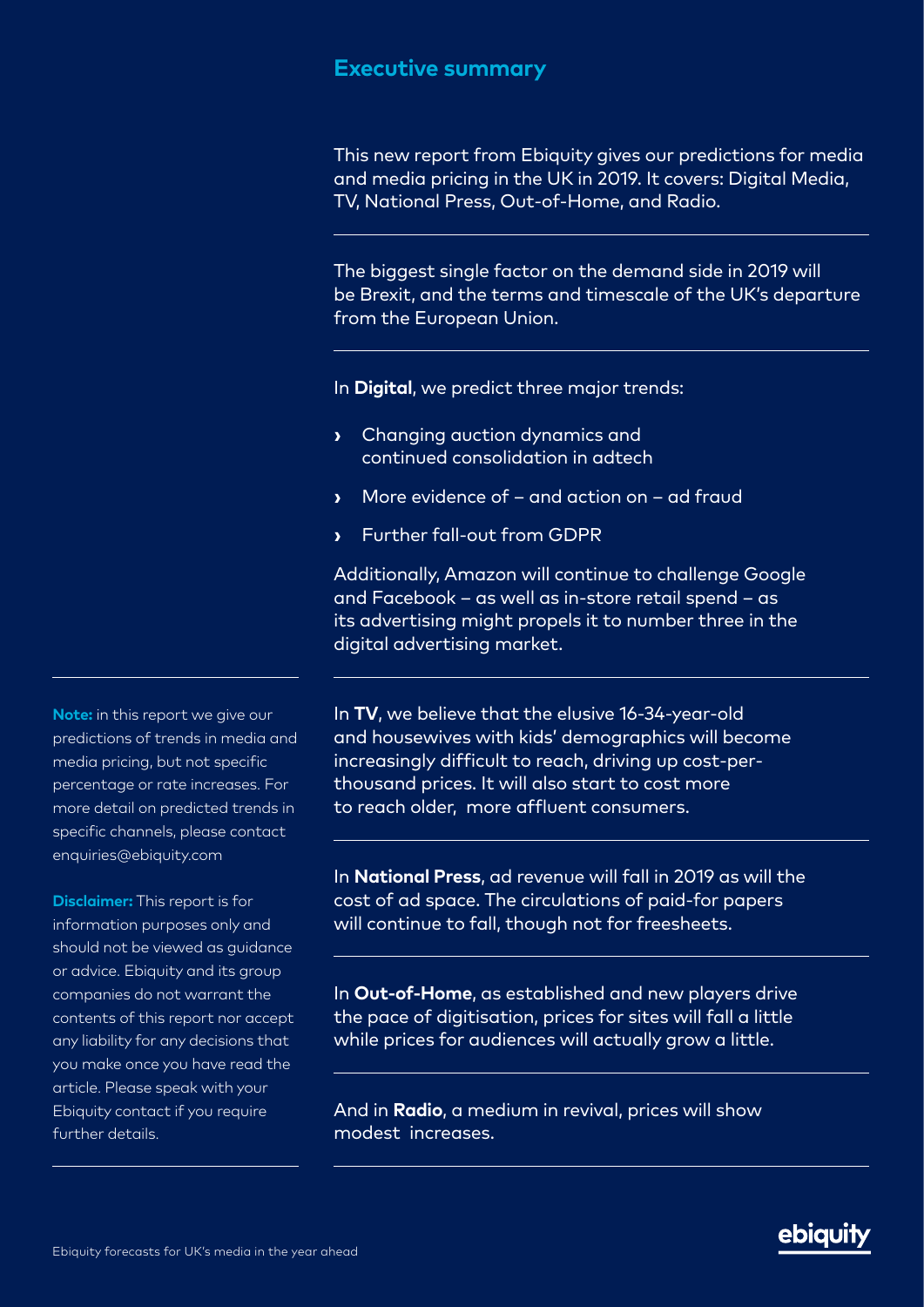# **Introduction**

Welcome to Ebiquity's media forecasts for 2019. In this report, we make our predictions for trends in UK media and media pricing in 2019. Our predictions cover the Digital media, TV, National Press, Outof-Home, and Radio markets. We're also including some watch-outs for marketers and procurement professionals, struggling with the fast-moving and ever more complex media ecosystem.

We believe the single biggest factor on the demand side in the 2019 market will be Brexit, and the terms and timescale of the UK's departure from the European Union. Consider the case of TV. Before the referendum result in June 2016, 17 of the previous 18 months had shown year-on-year revenue increases in the medium.1 Since then, 12 of 14 months have been down year-on-year.<sup>2</sup> Brexit won't necessarily condemn TV to long-term decline. But it does appear that prolonged and ongoing uncertainty over the process and likely outcome of Brexit is hobbling the marketing industry.

Digital advertising continues to grow quickly and steal share from traditional media, which are trying to prove their enduring value to brands. The Internet Advertising Bureau (IAB) suggest that online advertising grew by 15% in the first half of 2018. This figure includes paid search, which represents about half of the total. The IAB says online video grew by 40% in the same period.<sup>3</sup>

Transparency is an issue that just won't go away, at both macro and day-to-day levels. At a macro level, the FBI has recently launched a formal investigation into the media buying market in USA.<sup>4</sup> Meanwhile, the ICAEW - the governing body of chartered accountants – has written to media agencies and agency groups warning them not to insist on 'Big Four' clauses in contracts.5 These are balanced by significant day-to-day headaches, such as brand safety and viewability. For some of these, the challenge is that they only hit the headlines when something goes seriously wrong.

If you'd like to have more detail on any of our predictions or the issues about media in 2019 we raise in this report, please do get in touch with your key Ebiquity contact or via [enquiries@ebiquity.com.](mailto:enquiries%40ebiquity.com?subject=)

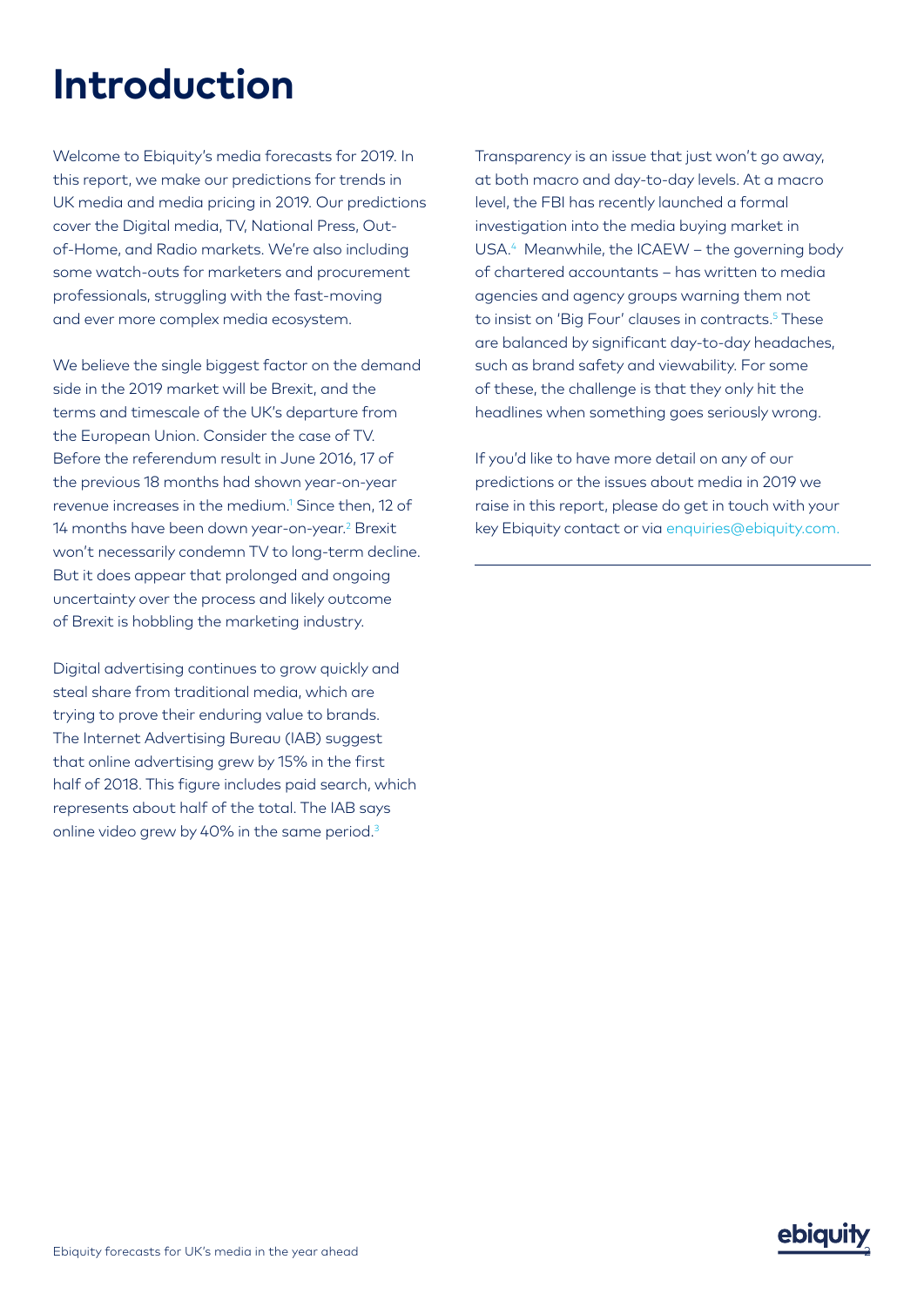# **Digital**

#### **Overall trends and predictions**

As we've gone on record as saying before, the notion of inflation or deflation in digital media is a red herring, so we'll continue to resist the temptation to predict growth numbers for digital in 2019. Instead, we'll pick out three key trends for the year.

FAANG dominates the scene: Facebook and Google have an estimated 59% share of the digital market.<sup>6</sup> In the UK, Amazon is rising fast, up to fifth in the rankings by volume and eyeing third spot behind Google and Facebook.<sup>7</sup> Amazon brings with it a focus on brands linking advertising directly to sales impact, rich data capabilities, unrivalled ecommerce infrastructure, and programmatic ad technology. This type of ecommerce advertising is more prevalent in some markets than others, but with an estimated 21% of UK retail sales online (more than double the 10% in the USA), this is bound to be a growth area.<sup>8</sup> If Alibaba in China is a template – with ecommerce penetration set to be 56% by 2022<sup>9</sup> – then **growth for the UK ecommerce leader Amazon is likely to be significant.**

We are seeing increased consolidation in adtech, with a handful of players acquiring the pieces they need to build their 'full-stack' solutions as alternatives to Google and Adobe. Singaporeanowned Amobee recently purchased the financiallydistressed video specialist Videology along with Turn, to integrate their DSP and DMP technologies.<sup>10</sup> Salesforce is also rapidly expanding its offering to marketers having acquired martech such as the Krux DMP and Exact Target email marketing.<sup>11 12</sup>

Google continues to provide the analytics and programmatic buying platform of choice across agencies and brands, while Adobe embeds itself as the enterprise solution for big brands. The roll-out of GDPR and restrictions to the level of data that Google will now share has made the Google offering much more compelling for those seeking a single customer view since GDPR became law back in May 2018.

#### **Three major trends and predictions for trading**

### **1.**

#### **Changing Auction Dynamics**

2018 has seen a major increase in the number of programmatic auctions run on a 'first price' vs a 'second price' auction, which has been the method of choice until now. The latter is where the auction is won and the price paid is calculated as £0.01 more than the next highest bid; think eBay. In 'first price' auctions, the winner pays what they bid, even if their bid is much higher than the next-highest. Getinent reported that the percentage of impacts on its platform sold in 'first price' auctions increased from 6% in December 2017 to 43% in March 2018.13

This shift is being driven by media owners – for obvious reasons – but also by the technology middle men, who typically take a share of the winning bid, too. In one study, agency Hearts & Science ran a test in which it purchased inventory across 15 different publishers' websites using first- and second-price auctions for three weeks in  $Q2$  2018.<sup>14</sup> It found that costs-perthousands were 59% higher in first-price than secondprice auctions. **Buyers need to become more involved and vigilant of trades to ensure prices don't increase significantly.**

Market forces may well drive investment away from media owners who go down this route, but that will make ad spend flow towards Facebook and Google who are still trading on the second price auction model. Alternatively, it may further benefit TV, where ROI remains still strong.

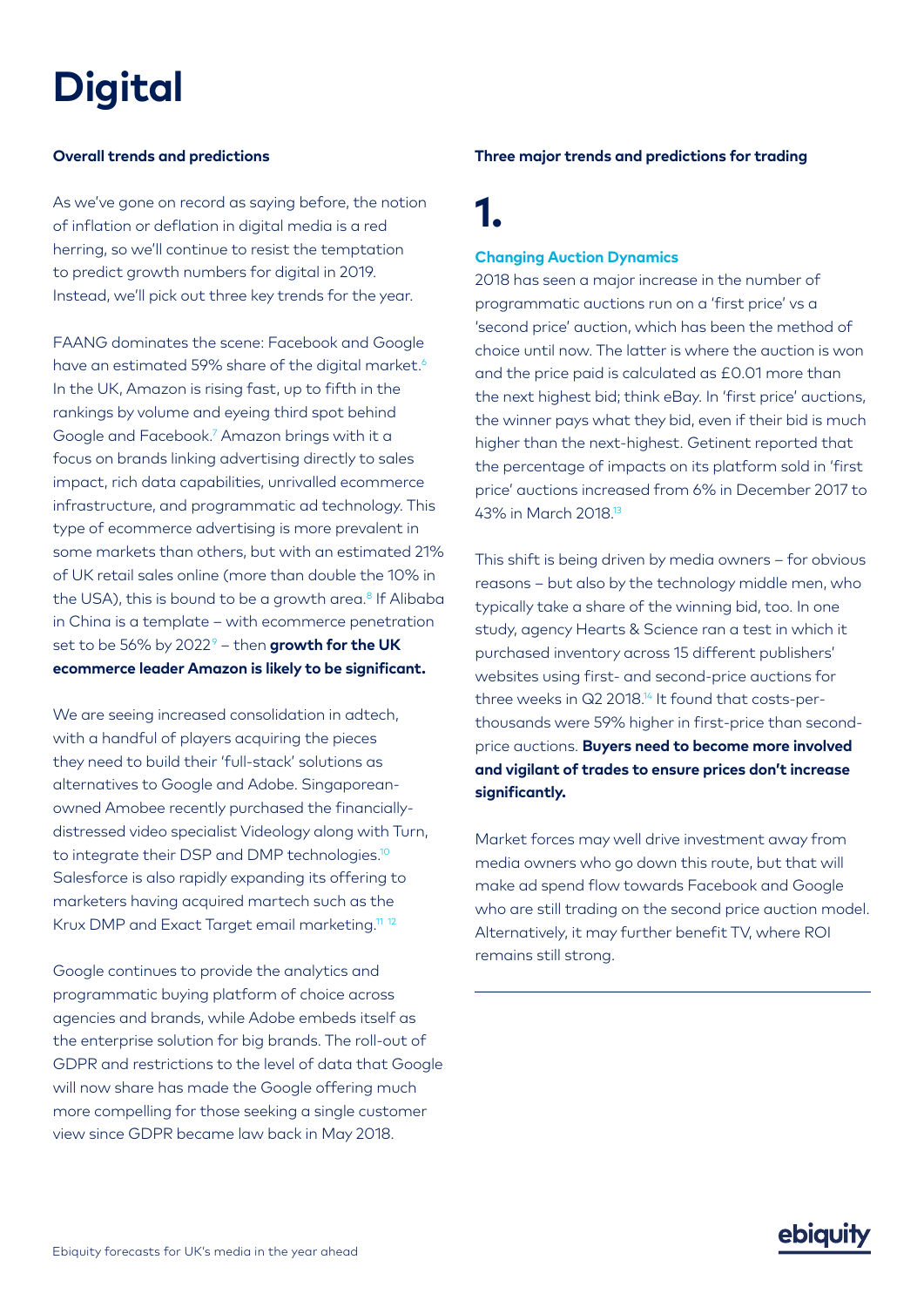# **2.**

#### **More evidence of, and action on, ad fraud**

This is not new. There have been initiatives to improve the quality of the digital supply chain such as Ads.txt, Ads.cert, and a spate of announcements from agency groups on the topic. However, at the same time stories continue to emerge about sophisticated ad fraud on a massive scale. This includes the recent Buzzfeed investigation of a network of Android apps defrauding advertisers of an estimated \$750m.15 Adobe estimates that 28% of online inventory could be questionable.<sup>16</sup> And a study by brand safety experts Zulu5 – commissioned by Ebiquity's Media practice in Germany – found that more than three quarters of the top 100 brands in Germany, Austria, and Switzerland, the so-called DACH cluster of countries, appeared in nonbrand-safe environments on YouTube during the first half of 2018.<sup>17</sup> This is despite the global news made by the ad misplacement scandal in 2017 and major platforms – including YouTube – claiming to have addressed the issue. Clearly this area needs continued focus. **Advertisers need to make ad viewability and brand safety non-negotiable KPIs in briefs to agency partners.** 

### **❝**

We are seeing increased consolidation in adtech, with a handful of players acquiring the pieces they need to build their 'full-stack' solutions as alternatives to Google and Adobe.

### **3.**

#### **The GDPR ad-block**

The new General Data Protection Regulation from the European Union has prompted all major businesses to reassess their use of data and related policies. Those players controlling or processing personal data face enormous fines for breaches. This has an impact for advertisers on the sort of data that is available to add value to digital inventory.

Use of third-party data suppliers has been cut, and major players like Google have simply turned off the taps on some valuable data which the company shared previously. Google has updated Chrome with a 'Do Not Track' setting by default<sup>18</sup>.

Apple's Tim Cook is a big advocate of 'privacy by design' and believes that a customer's data should belong to the customer and not be sold to the highest bidder<sup>19</sup>. One example of this in practice is Apple's web browser Safari, provided as the default browser on all Apple products. A recent update pushes back hard on ad-tracking through cookies and device fingerprinting, a tactic used to target users without explicit permission.<sup>20</sup>

Cook is a fan of GDPR and has called for a similar set of standards for the US.<sup>21</sup> He has also pointed at Facebook for their invasive tracking, and is putting steps in place to limit the Facebook Graph.<sup>22</sup> When you consider that Apple has over 50% of the UK smartphone and tablet markets, the implications for data targeting on iOS devices become clear.<sup>23</sup>

Furthermore, GDPR poses significant challenges for SAAS-based attribution solutions, and advertisers will increasingly have to consider alternative digital measurement solutions.

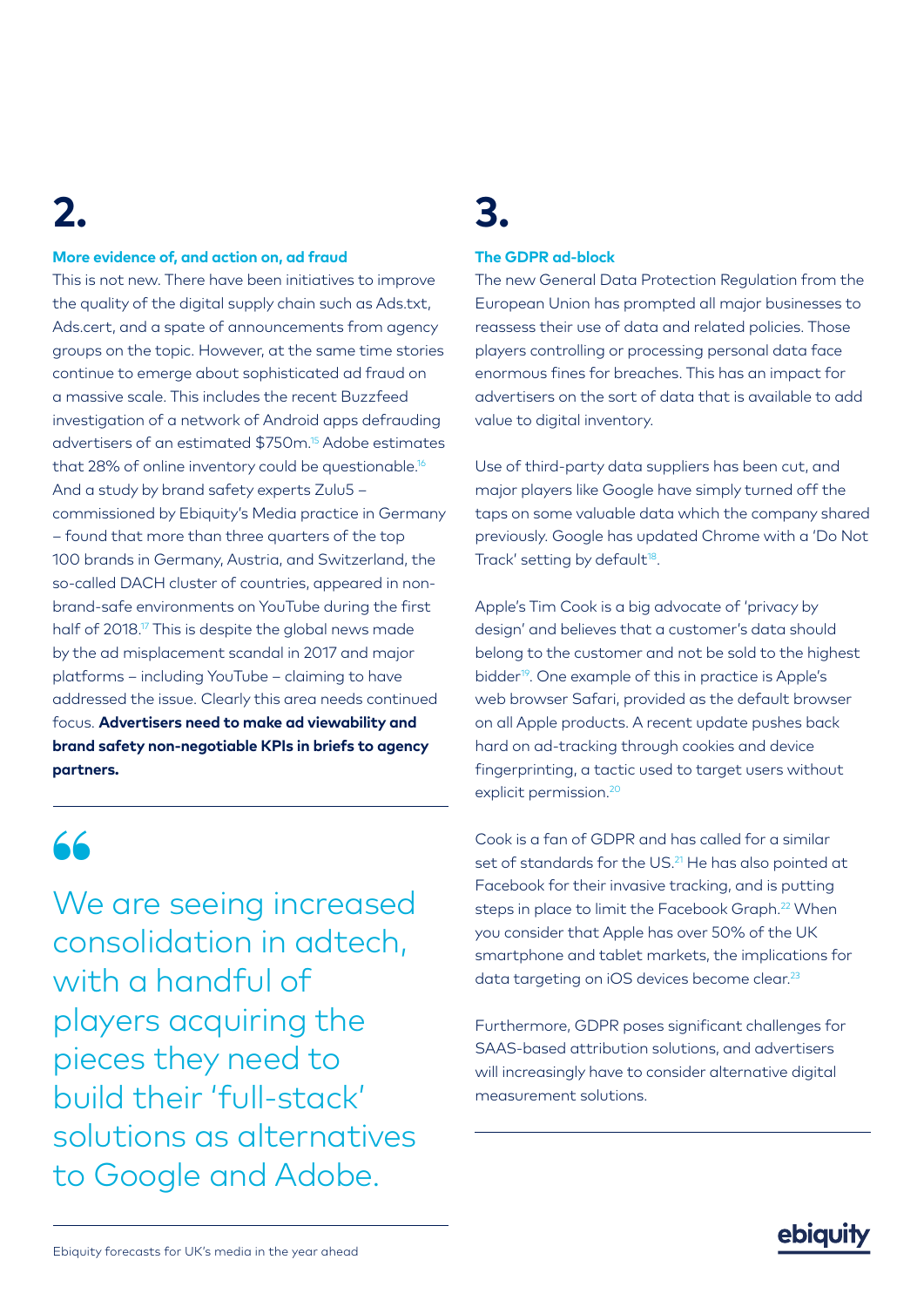# **TV**

In previous reports, we have considered that the declines observed in commercial TV audiences – especially among younger consumers – were not yet at the point of causing serious concern, but that the space was worth watching. It is impossible to ignore these changes now. In the past five years, commercial TV has now lost nearly a third of its 16-34-year-old audience, and a fifth of all Housewives with Children (HWK). **See Figure 1.**

**❝**

TV's ability to deliver mass reach at pace has always been its greatest asset. But it is true that reach has declined over time.

#### **Figure 1. Shrinking audiences in commercial linear TV**



Source: BARB & Ebiquity; 30" ratecard equivalent impacts; all industry; 2000 to 2018 (Sep) actual; Oct 18 to Dec 19 Ebiquity Forecast

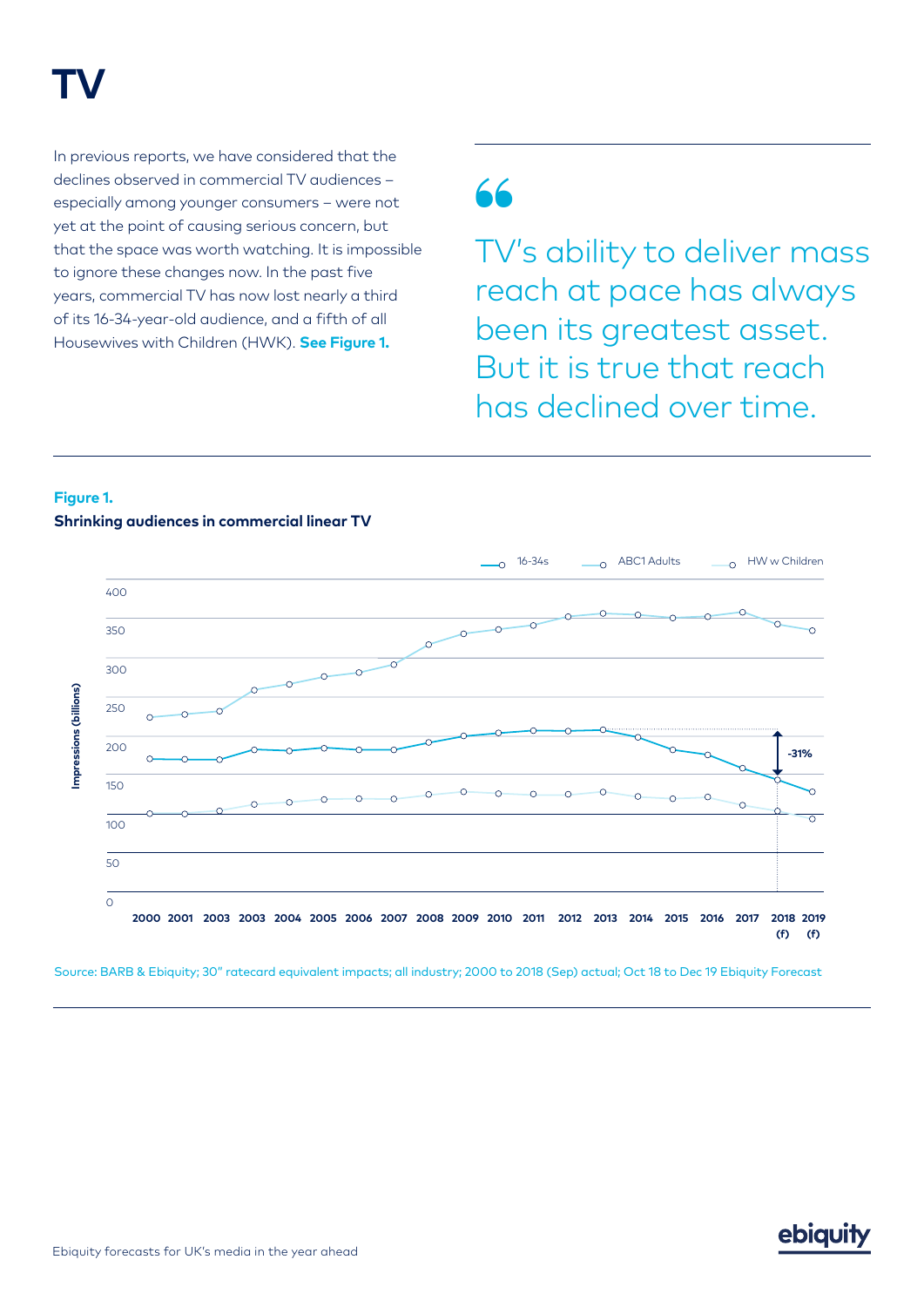Repeated research has shown that TV is the most effective medium in terms of delivering return on investment. Our series of studies with Thinkbox (2011, 2014, 2017) found that this was the case across different categories and age groups.<sup>24</sup> But if you look only at brands whose target audiences are younger, the picture is much less clear-cut. For these brands, digital video and radio challenge TV strongly. Yet we cannot foresee the cost of digital display and radio increasing by double-digit percentages in 2019.

Despite TV's decreasing ability to reach 16- 34s and HWKs, Upmarket Adults have been in plentiful supply for the past five years, as other audiences have declined (**see Figure 1**). This partially explains TV's continuing effectiveness: older, more affluent consumers have been loyal to it. These are the 'economic buyers', and influencing them can be lucrative. But look again at the projected trajectory of the curve. We expect ABC1 Adult impacts to be down both this year and next.

TV's ability to deliver mass reach at pace has always been its greatest asset. But it is true that reach has declined over time. A typical 400TVR campaign targeting 16-34s reaches 64% of the universe in 2018, whereas that figure was 74% in 2004; an All Adults campaign would only have lost half those percentage points over the same period.25

That said, there are worrying indicators emerging about reach. The way that TV is traded is supplyand demand-based: the scarcer the commodity, the more expensive it will be if demand is constant. How long before increasing price and decreasing reach starts to turn the ROI equation against TV, with consequent decrease in demand, and a destructive cycle? We are doing more research on this, and marketers need to start thinking about it.

Broadcasters desperately need Project Dovetail to prove that their content is still reaching viewers, and the reach gap is only on linear TV.26

- We know that 98% of an average show's viewing happens to the TV screen, rather than tablet or mobile
- We know that 97% of an average show's audience is accrued within seven days of the live broadcast, irrespective of the device type upon which it is viewed
- We know that about 60% of a show's 28-day audience is watched live at the time of broadcast

By comparison, we know next-to-nothing about Netflix or Amazon Video in macro viewing terms. We do know that subscription VOD services are in more than 40% of UK homes today, and that the number of UK Netflix subscribers could hit 10m by the end of the year.

But for now, it just about remains the case that, while other, traditional media are losing the ability to build reach, TV is hanging on to it.

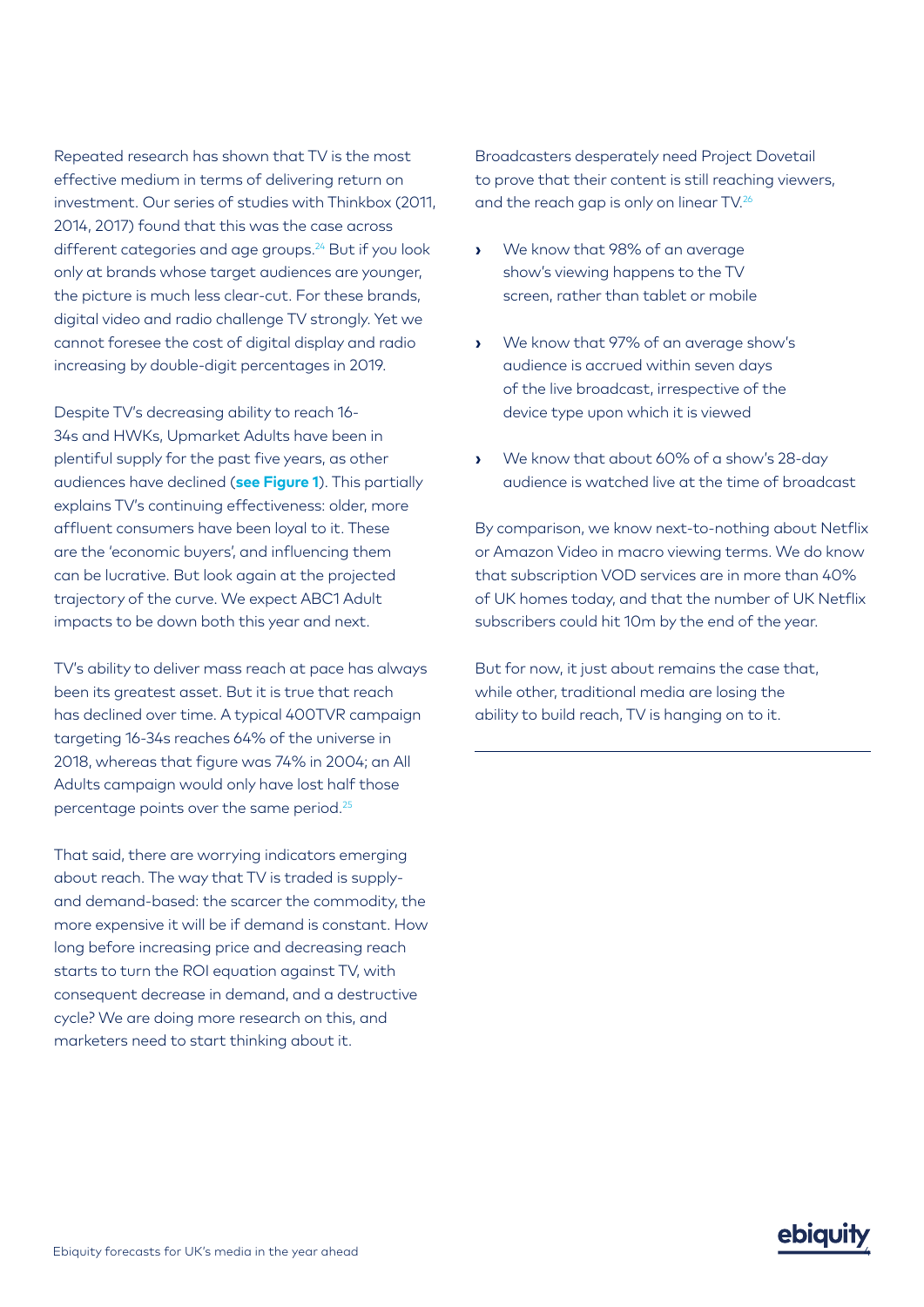# **National press**

#### **There are welcome signs that the newspaper market is stabilising, even if it isn't yet recovering.**

If we look at the sectors spending in national newspapers, we find that there is a marked contraction in some. Automotive, in particular, seems to be deserting the medium; that sector is already down by up to 30% so far this year. National Press publishers are now heavily dependent on Travel and Retail for their offline revenues; our estimates suggest 40%.27 With the Retail sector as cutthroat and hyper-competitive as it currently is, that can't be a comfortable place to be. That said, the core sectors that support National Press with ad revenue – Travel, Retail, Entertainment & Leisure, and Financial Services – seem to have stemmed their drift from the medium. Former Dentsu Aegis CEO Tracy De Groose recently became Executive Chair of Newsworks, the marketing body for the newspaper industry. **If she can leverage this trend, then press may well have turned a corner.**

### **66**

We predict that ad revenue will be down for National Press in 2019, but by a smaller percentage than in recent years.

We've observed this year that there's much less shortterm space in the market. This could be because space is being used up as free or rebate inventory. Equally, it could be because publishers are tightening yield policies and managing their 'book' better. We envisage that this is unlikely to slow down during 2019, and **with Reach now selling both the Express and Mirror titles, we would expect a hardening there, too.**

We believe that online advertising is now critical to National Press titles. This is why, when the ABC reported a 19% decline in average daily unique browsers for Mail Online in September, it made news.28 Owners Daily Mail & General Trust reported Mail Online ad revenues had grown by 5% to £61m in the first half of 2018, while print advertising revenue declined by 9% to £64m.29 Online and offline are now almost at parity. How buyers will access that inventory in future is changing. **We believe that more will be sold programmatically than direct, which could increase prices for advertisers.**

In light of brand safety, viewability, ad fraud, and post-GDPR data cleanup, advertisers are returning to premium inventory. This may well benefit digital revenues for major press players.

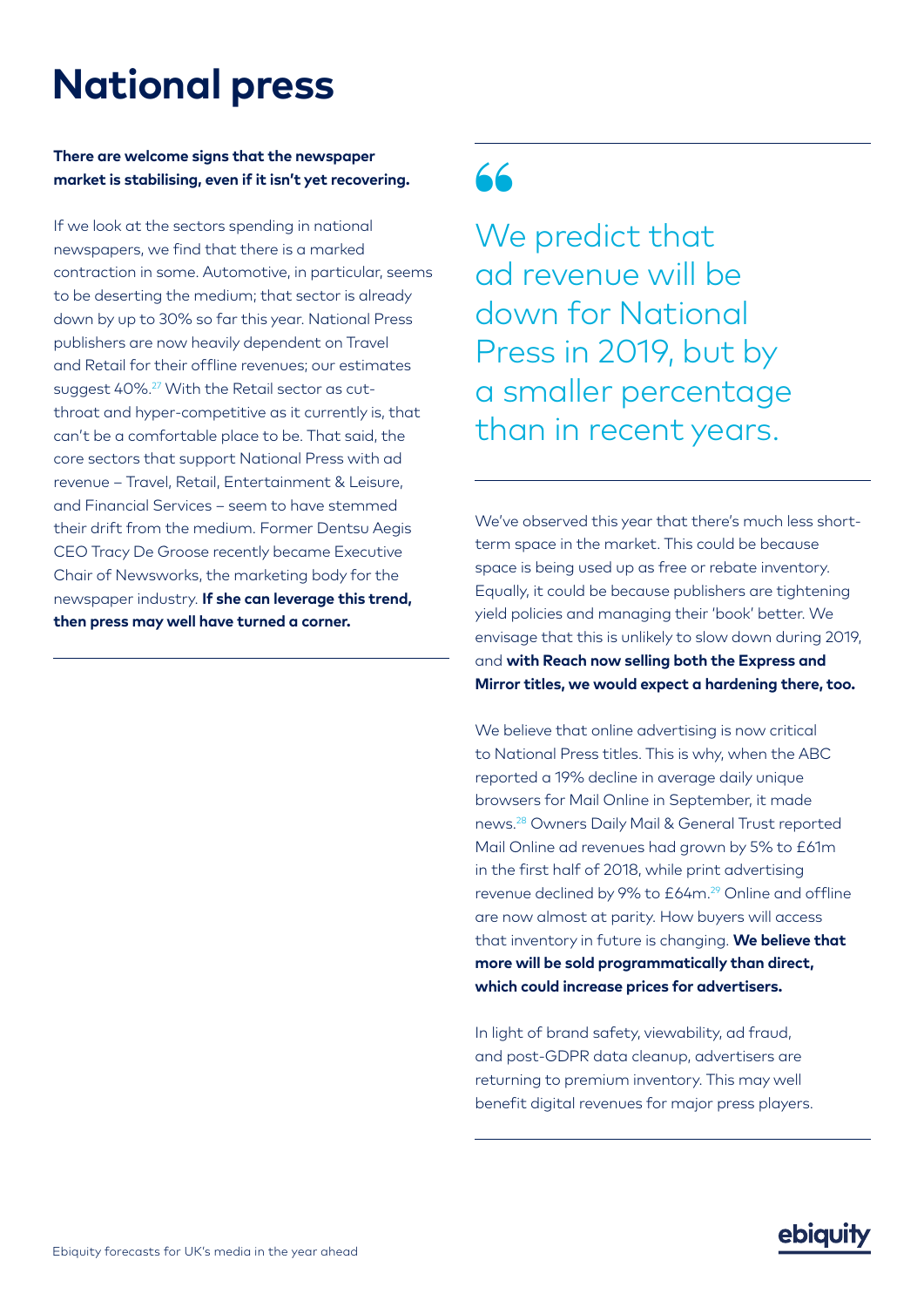# **Out-of-home**

The big dynamic in Out-of-Home is commercial radio giant Global's takeover of Primesight, Outdoor Plus, and Exterion. The three acquisitions give Global close to 35% of UK market share in Out-of-Home. It will be fascinating to see what changes Global makes to the plant and the trading arrangements of its inventory over the course of 2019.

It seems safe to assume that digitisation will be high on Global's to-do list, as Primesight and Exterion inventory is less digitised than the rest of the market. Conversion to digital formats – which is understandable from the media-owner point of view – is causing some challenges for advertisers. As more of Out-of-Home becomes digital, so the cost of audiences increases. Taking our pool data for the first half of 2018, we found that costs-perthousand adults for 'paper and paste' roadside 6-sheets was £1.41, while for digital 6s the price was £9.91. Conventional formats lead digital in terms of cost effectiveness for brand building, **see Figure 2.**

#### **Figure 2.**





Source: Ebiquity & Route – Based on 14-day occupancy and standard share of voice

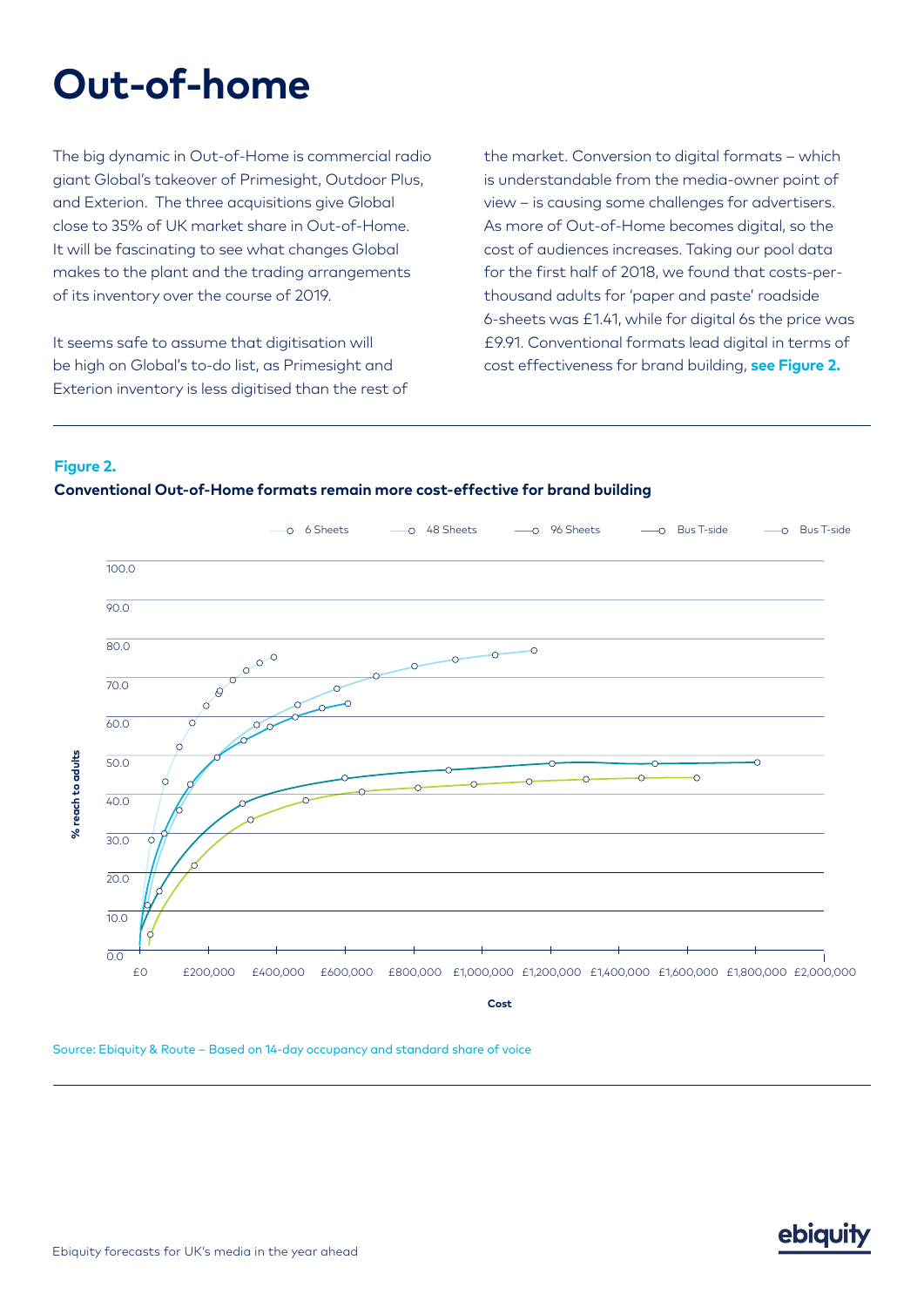**Advertisers shouldn't expect Global's entry into this market to push prices down, though we do expect them to rationalise trading.** Global is unlikely to tolerate the mish-mash that we see at present, with space trading, trading against Route audiences, and trading against media-owner estimates of audiences all in play. So, if you can lock in a good deal now, it makes sense to do so.

### **❝**

We forecast prices for sites will decline in 2019, much as they have in 2018, though advertisers are unlikely to experience deflation.

Out-of-Home is in curious state. There has been a lot of coverage for the potential of programmatic trading in the medium recently. This makes sense from almost every perspective. But the issue currently being ignored is that Out-of-Home is in a period of transition, from a broadcast medium to a narrowcast one. The use of datasets and smartphone technology allow timebased – and soon personalised – targeting of digital sites. That is, you can serve a message to a site on the basis of who is near it. One person, not many. One of the phrases we see increasingly in pitch documents is 'at scale', appended to online solutions. In a recent tender, we counted it 14 times. Is it there to convince the reader that what seems like a technologically-impressive – but fundamentally narrowcast – process is replicable to the same degree as a traditional medium would reach an audience? Effectiveness gurus Binet and Field, in their publication *The Long and The Short of It*, showed that – generally speaking – reach and 'fame' are more impactful than targeting.<sup>32</sup> Is digitised, personalised, narrowcast Out-of-Home making itself more effective? For some brands, perhaps, but for most the costs outweigh the benefits.

Advertisers use different types of media for specific purposes. The key is in how they mesh them together. You should examine closely how Out-of-Home is working, both on its own and in combination. Look at costs-per-thousand. Challenge solutions that don't generate significant reach.

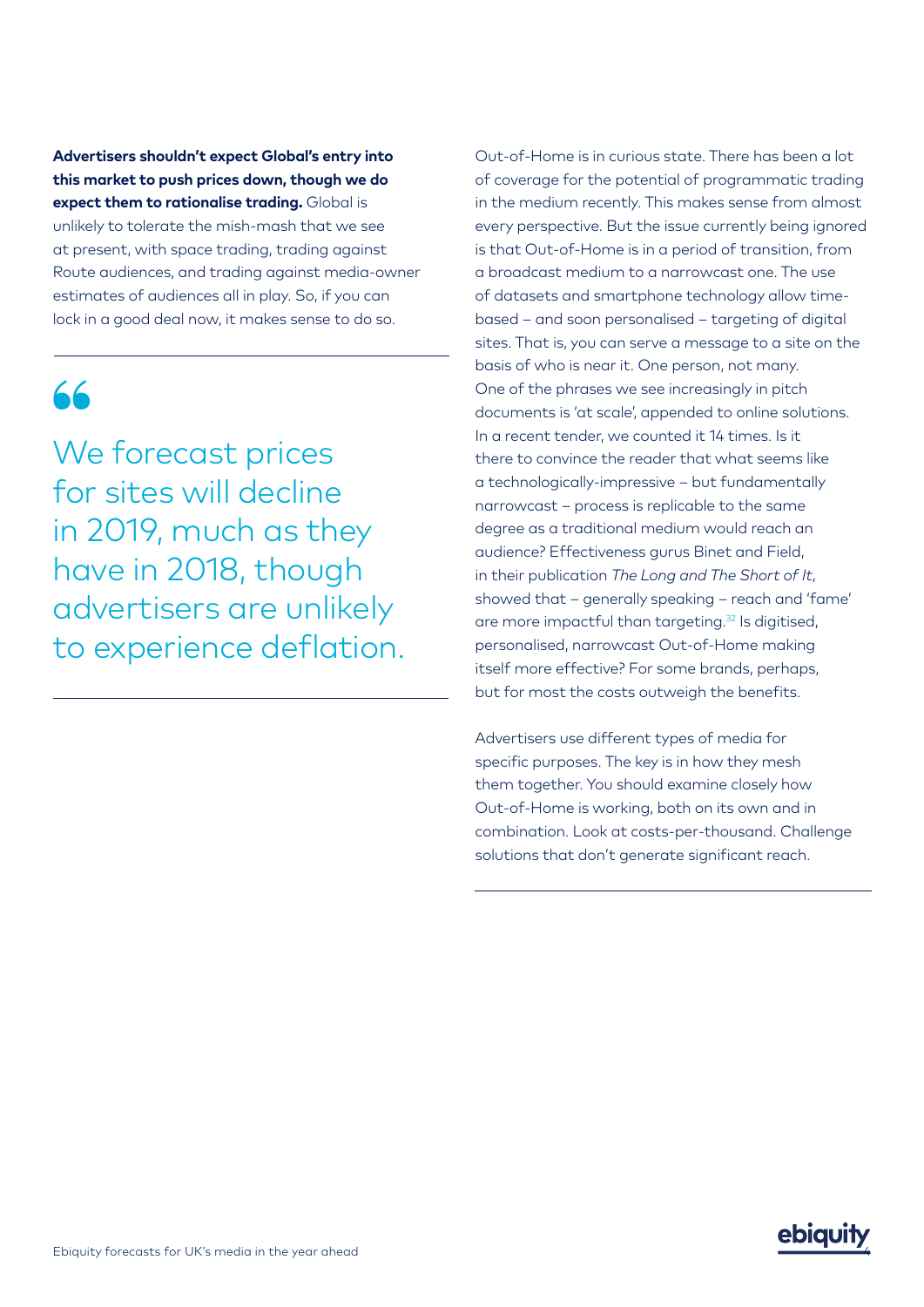# **Radio**

Of all the offline media, we believe that radio seems to have the rosiest year ahead in 2019. With thirdquarter 2018 RAJAR data showing increases in weekly reach for both Global and Bauer – though within that Capital and Classic have had slight hiccups – and shares of listening vs the BBC growing, the supply side of the medium is in good shape. The demand side mirrors that. Spot advertising revenues are up 3% year-to-date, with national sales up 5%, and digital up 24%.<sup>33</sup> Our Portfolio ad monitoring system suggests that savvy advertisers – including McDonald's, Direct Line, and Vodafone – are all increasing spend in radio currently.<sup>34</sup>

With supply plentiful, it looks to us as if latebooking premiums have also eased rather. The medium is capitalising on its traditional strength of being able to fulfil time-sensitive advertising later in the day than any other. This is helping minimise radio budgets moving online.

# **66**

In UK radio, we expect prices to show a minor increase during 2019.

Earlier this year, we launched a major research study in partnership with Radiocentre, designed to contrast advertisers' perceptions of effectiveness of different media with the reality. *The Re-evaluating Media* report showed that radio suffers from a major perception gap.35 Radio is empirically better at reaching people at the right place and time, not to mention delivering better campaign ROI. These are the qualities which agencies and brands value most, are yet many mistakenly believe that these are better delivered by digital advertising. Digital has had such a dominant share of the marketing discussion over the last five years that we shouldn't be surprised at this misperception. But, as marketing professor and columnist Mark Ritson frequently reminds us, the best marketers do things that can be proved to work – not perceived to work.

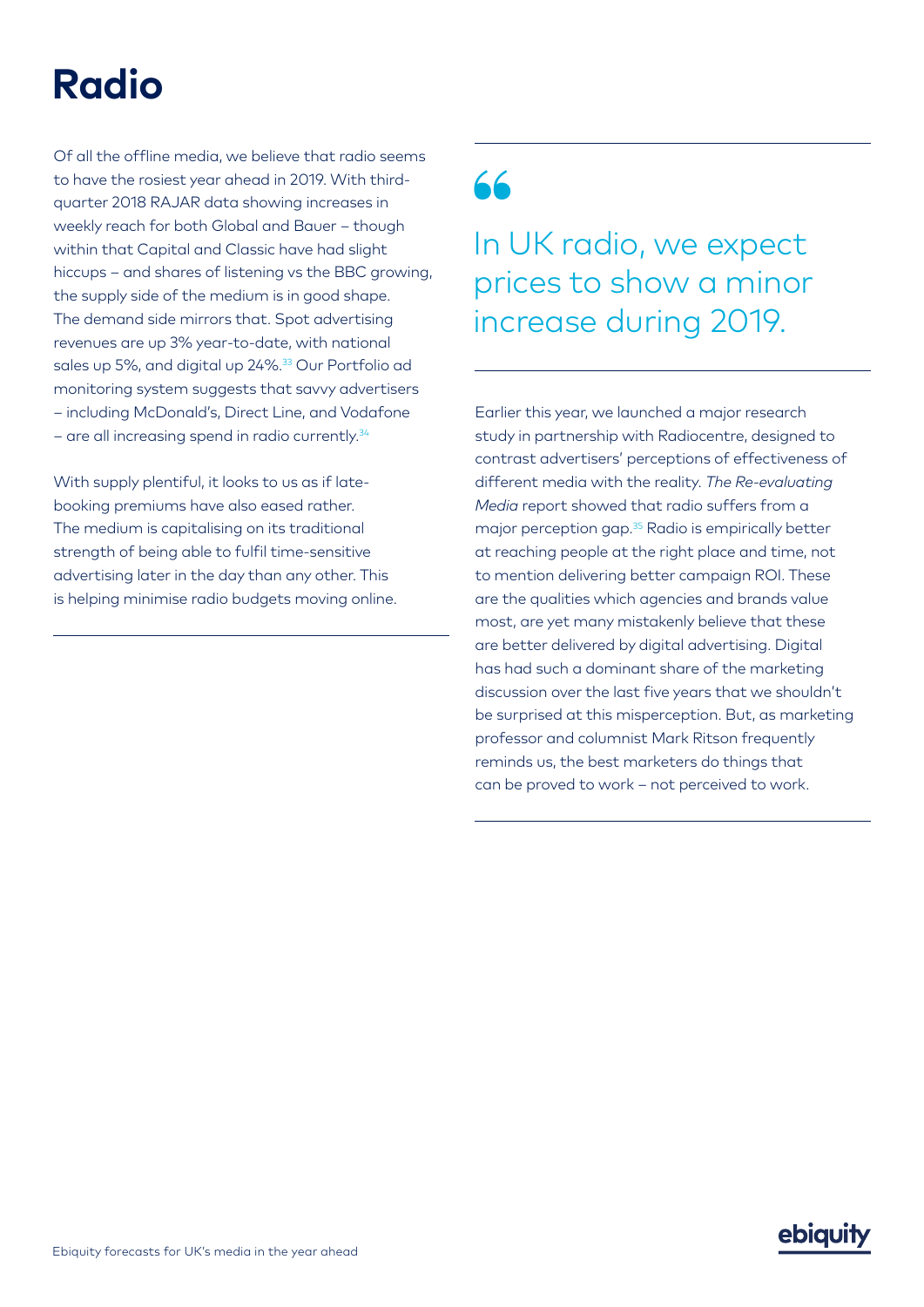### **About the author**



### **Footnotes**

- Source: Ebiquity Portfolio Media Database
- <sup>2</sup> Source: Ebiquity Portfolio Media Database
- Internet Advertising Bureau, H1 2018 Digital Adspend Results, 10 October 2018<sup>4</sup> Wall Street Journal, Federal Investigators Probe Ad Industry's Media-Buying Practices, 27 September 2018
- <sup>5</sup> Campaign Magazine, Agencies are warned: don't insist that clients use only a 'big four' auditor, 22 October 2018 <sup>6</sup> Google & Facebook – The Digital Advertising Duopoly
- Digiday UK, Inside Amazon's UK media and advertising growth ambitions, 5 February 2018
- Retail Gazette, Amazon now 5th largest retailer in UK, 16 April 2018
- <sup>9</sup> Forbes, E-Commerce Set For Global Domination But At Different Speeds, 14 August 2018
- <sup>10</sup> Buzzfeed, Apps Installed On Millions Of Android Phones Tracked User Behavior To Execute A Multimillion-Dollar Ad Fraud Scheme, 23 October 2018
- Forbes, Reality Check: Is Ad Fraud Up Or Down, 26 July 2018
- <sup>12</sup> Source: Ebiquity report on Brand Safety in association with zulu5
- <sup>13</sup> Google will ditch Chrome's most controversial feature with its next update
- <sup>14</sup> Techcrunch, Apple's CEO Tim Cook to flag trust and humanity in major privacy speech
- <sup>15</sup> Wired, Apple just made safari the good privacy browser, 4 June 2018
- <sup>16</sup> BBC News, Tim Cook blasts 'weaponisation' of personal data and praises GDPR
- South China Morning Post, New Apple tools to limit screen time, and stop Facebook tracking, revealed at developers' conference, 5 June 2018

#### **Simon Cross**

Director, Ebiquity media practice

Simon Cross is the technical lead for our media benchmarking service globally at Ebiquity. He has worked in the business since 1997 (then Billetts). He has been instrumental in developing media measurement tools that are recognised as the industry gold standard. Before joining the company, he spent ten years at Zenith, working in diverse roles including media buying, research and systems, and international management.

- <sup>18</sup> Google will ditch Chrome's most controversial feature with its next update
- <sup>19</sup> Techcrunch, Apple's CEO Tim Cook to flag trust and humanity in major privacy speech, https://tcrn.ch/2B5u6Mv
- <sup>20</sup> Wired, Apple just made safari the good privacy browser, 4 June 2018
- <sup>21</sup> BBC News, Tim Cook blasts 'weaponisation' of personal data and praises GDPR
- <sup>22</sup> South China Morning Post, New Apple tools to limit screen time, and stop Facebook tracking, revealed at developers' conference, 5 June 2018
- <sup>23</sup> Statista, Market share of Apple iOS in the United Kingdom (UK) from December 2011 to May 2018
- <sup>24</sup> Thinkbox & Ebiquity, Profit Ability: The Business Case for Advertising, March 2018
- <sup>25</sup> Source: Ebiquity Portfolio Media Spend data
- <sup>26</sup> barb.co.uk/project-dovetail/
- <sup>27</sup> Source: Ebiquity Portfolio Media Spend data
- <sup>28</sup> abc.org.uk/product/15127
- <sup>29</sup> bit.ly/2FySz11
- <sup>30</sup> Campaign, Global buys Primesight and Outdoor Plus in stunning double deal, 20 September 2018
- <sup>31</sup> Source: Ebiquity Portfolio Media Spend data
- <sup>32</sup> Les Binet & Peter Field (2013), The Long and the Short of it: Balancing Short and Long-Term Marketing Strategies, IPA
- <sup>33</sup> All data in this paragraph to here from RAJAR Q3 2018: London and national brands update
- 34 Source: Ebiquity Portfolio Media Spend data
- <sup>35</sup> https://bit.ly/2yVuU4V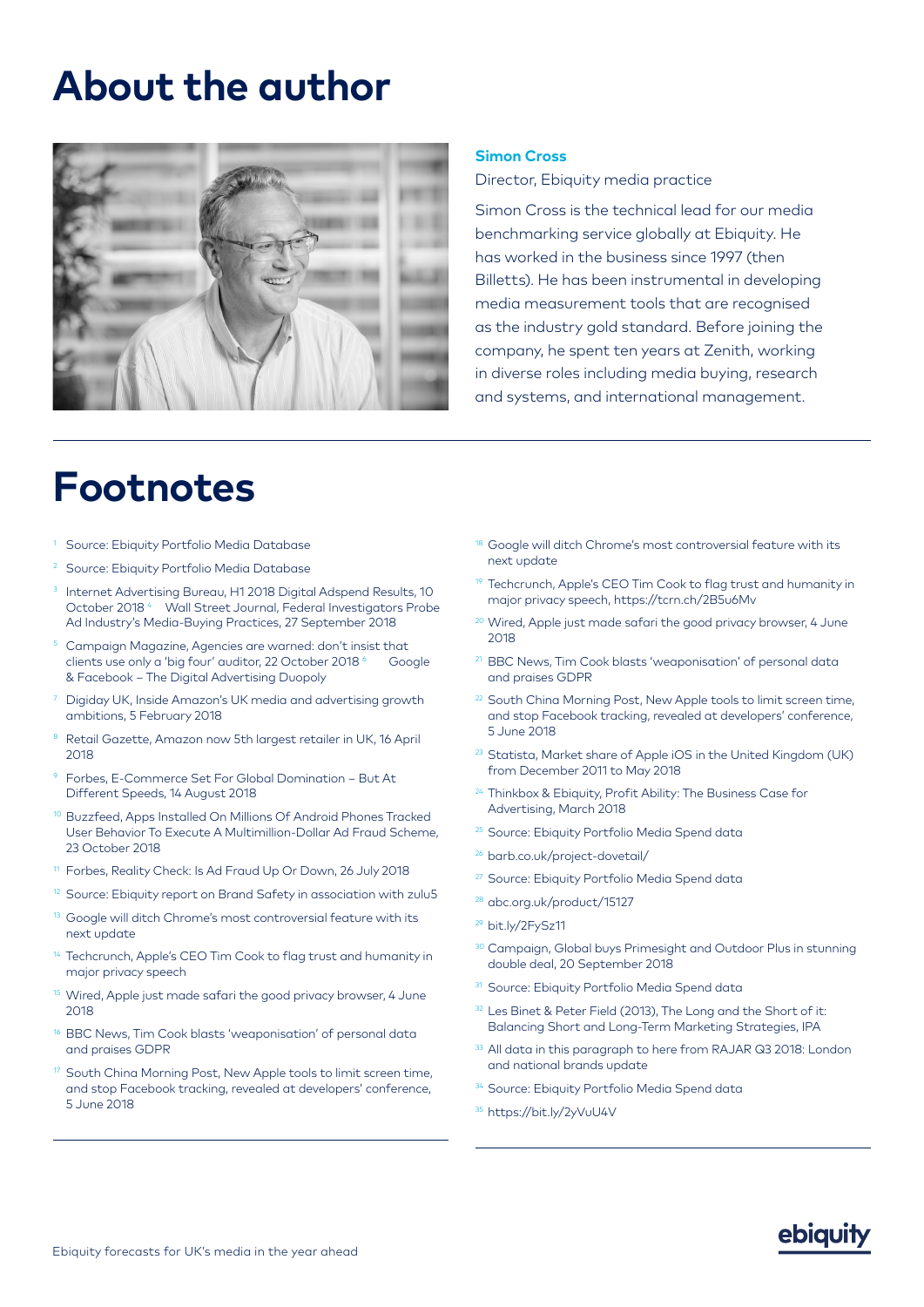# ebiquity

# **We are a leading independent marketing and media consultancy**

**Our focus is on helping brands make better informed marketing investment decisions**

#### **With 20 offices globally, we offer full coverage of the world's largest advertising markets:**

- Working with 80 of the world's top 100 global advertisers
- The global leader in financial transparency and marketing data analytics
- One of the largest pools of advertising spend data
- An award-winning marketing data analytics team
- 900 employees in 20 offices and 14 markets

#### **Our consultants and experts work with market-leading local and global brands across four key areas:**

**• Ebiquity Media**

Achieving greater transparency of media spend and performance

- **Ebiquity Analytics** Building evidence-based marketing programmes rooted in data and analytics
- **• Ebiquity Tech** Deploying the right technology effectively to create a single customer view
- **• Ebiquity Intel** Gaining deep competitive and consumer insights about advertising